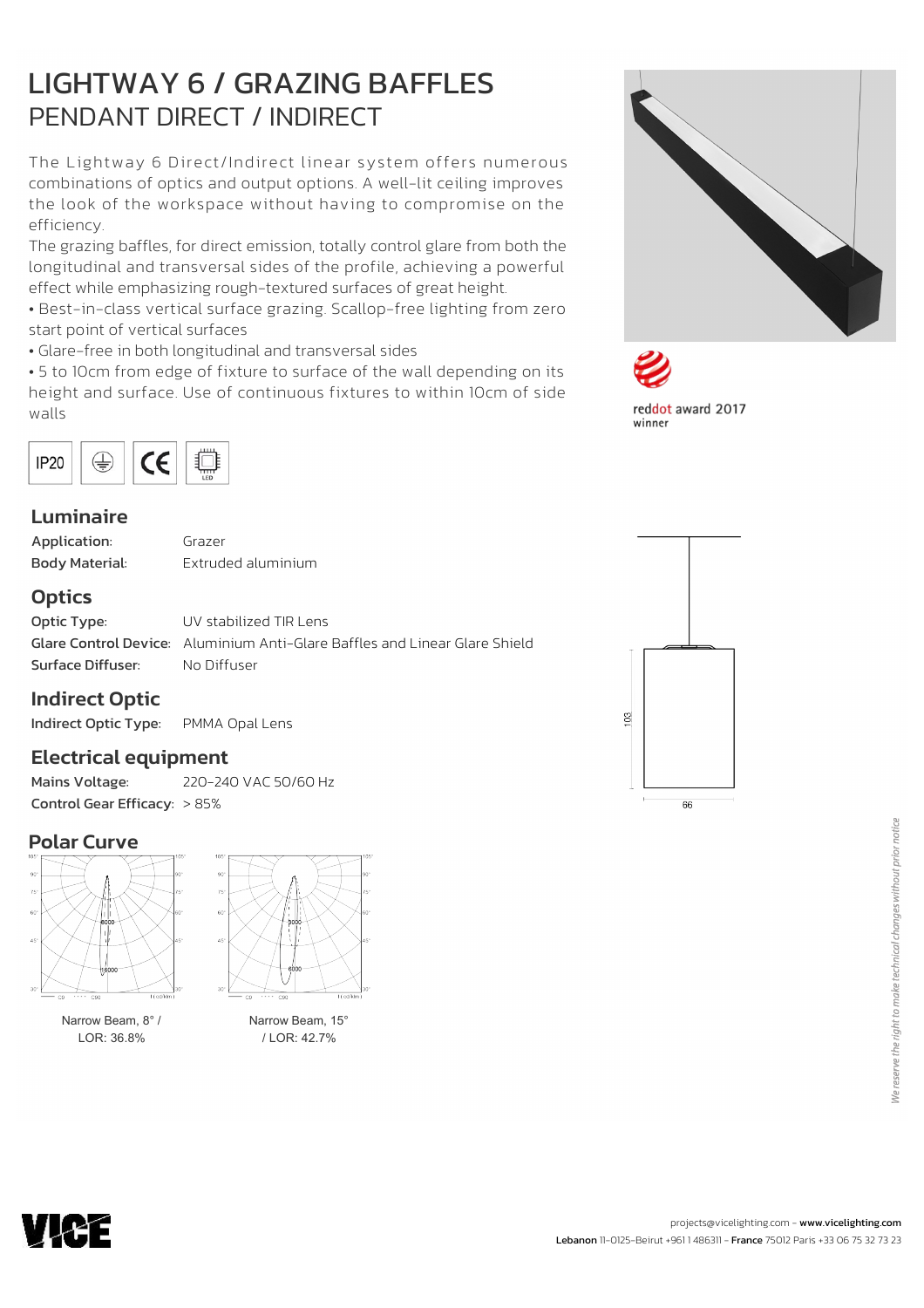# LIGHTWAY 6 / GRAZING BAFFLES PENDANT DIRECT / INDIRECT

## Indirect Polar Curve



LOR: 74.8%

# Mounting Ratio



100 to 150 mm

Setback from the wall is defined by wall texture and height. Consult our sales representative for optimal setback according to your project conditions.